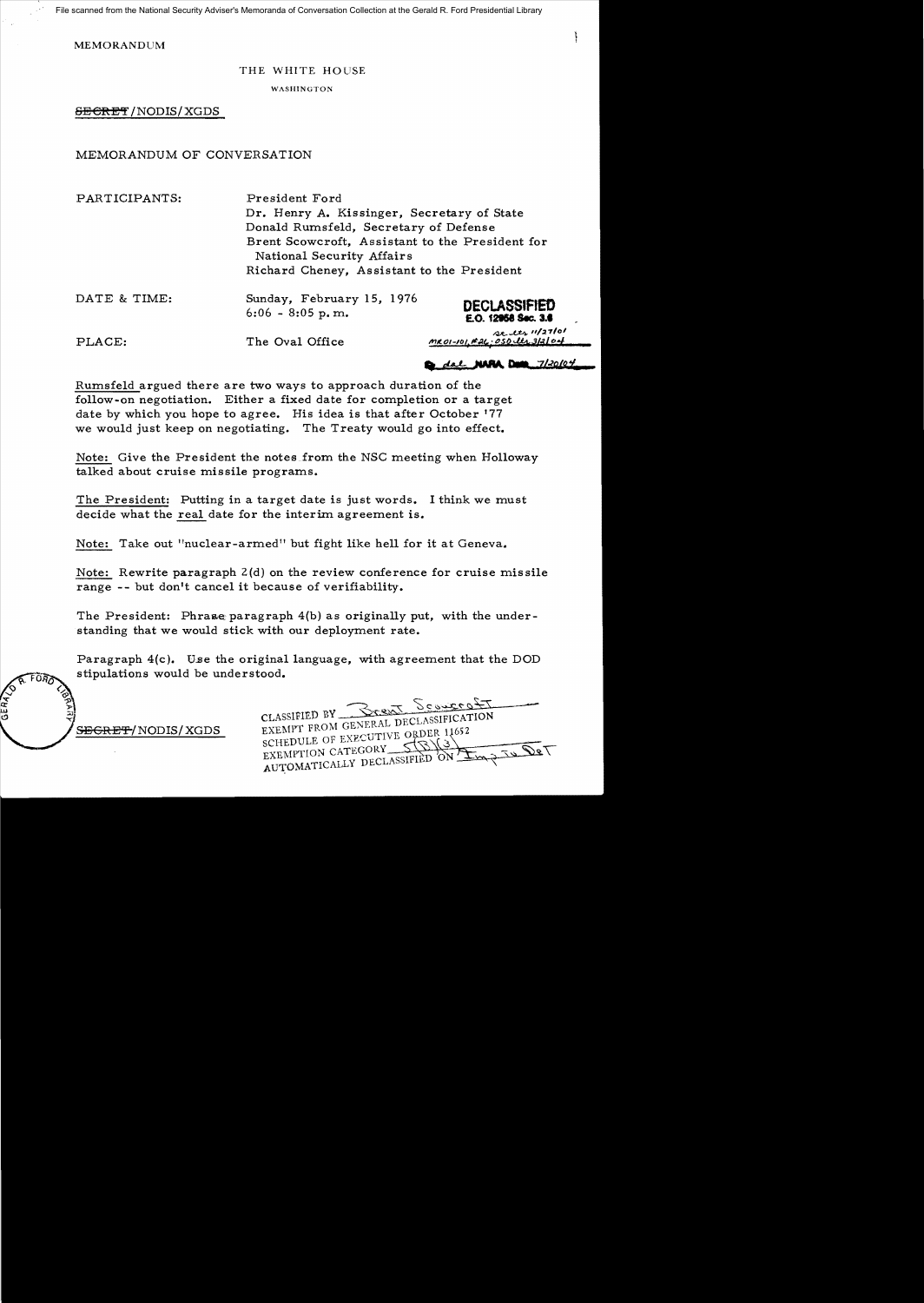Note:

 $\mathcal{L}_{\text{max}}^{\text{max}}$ 

Reductions: As part of resolving the problems of Backfire and cruise  $\overline{\text{missile}}$ , the two sides agree...

Note: The President wants a program for all cruise missiles over the next five years or so.

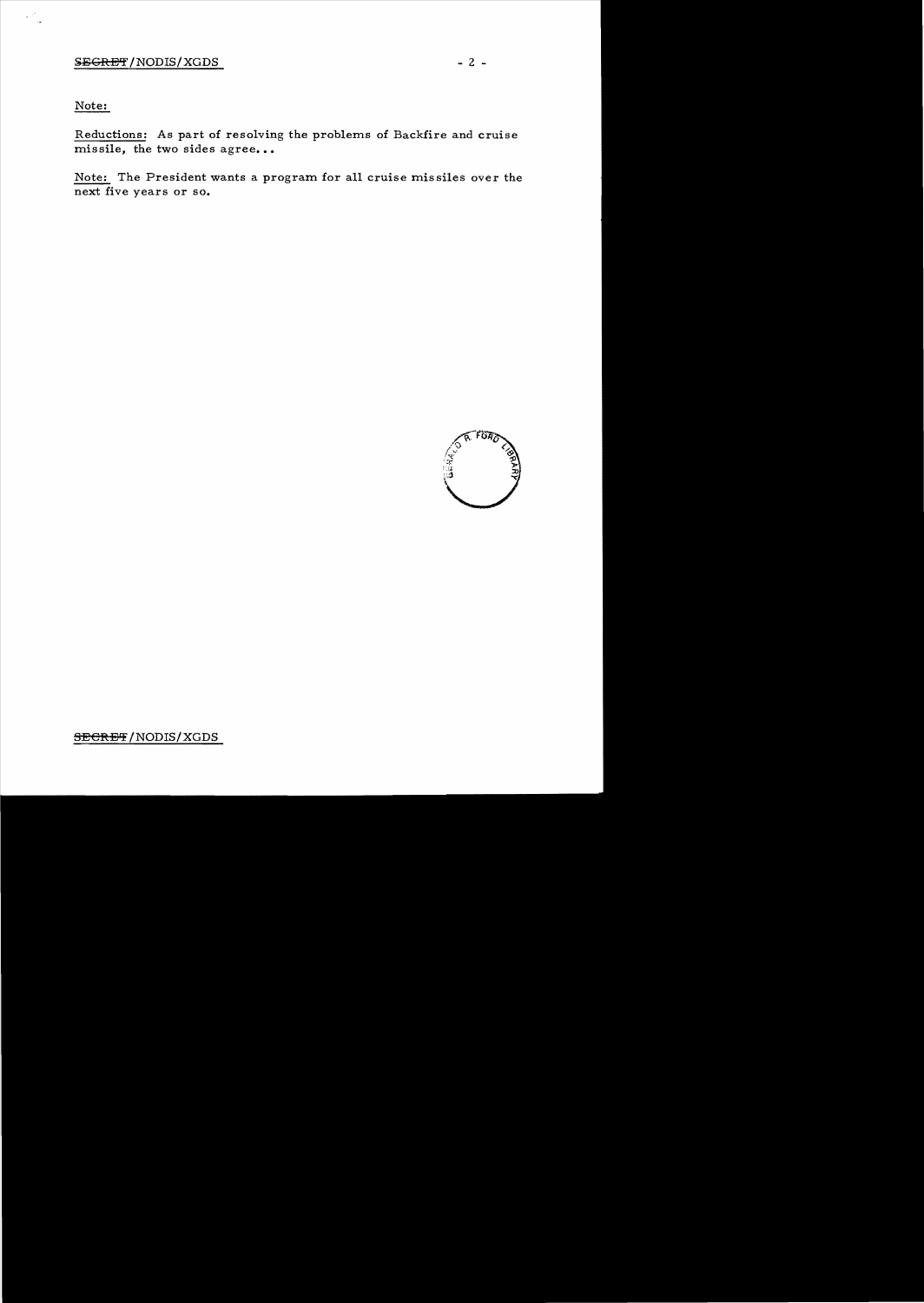$P/K/R$  $155 + 52626$ Duration R Turs was to opperabile i Féréldets for vergetelini Don pla proposal is that you out? ? we would<br>Just help on essentation, Twater amed po \* Give water nec mity when Hollaway telled P Putting in a tought date is just and. I this are must decide cohot a rule clite pac interni ce guerret à I Tele at miclear annul lat fight bit hell for it at Genera + Reurite <del>de</del> faire 2 d'on institution enprobably. P Phrase para 4 b as originally put, af understanding P para 40. Use original linguage, urf **Repart : 1999** un 11 milho 15 **CERTIFY REPAIR DECLASSIFIED** AUTHORITY  $l(x, w_0^2 - 10)$ , #26  $\mathbf{BY}$   $\mathbf{A}$  NARA, DATE  $\mathbf{A}^{11}$  09